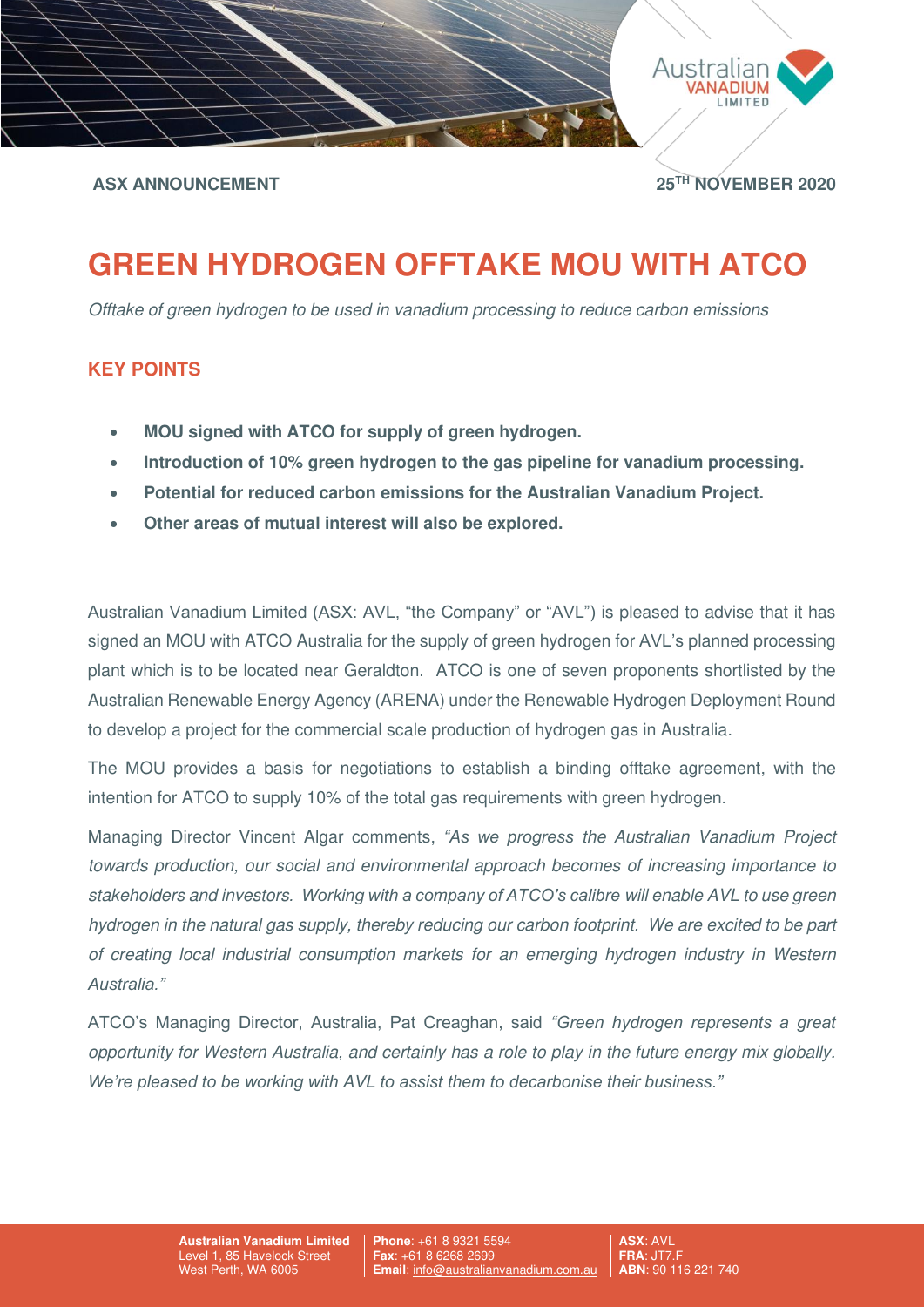



**Figure 1 ATCO's Clean Energy Innovation Hub in Jandakot, WA** 

AVL recently launched its green hydrogen strategy<sup>1</sup>, with a range of opportunities that offer the potential to reduce carbon emissions for the Australian Vanadium Project ("Project").

The proposed Project includes open pit mining, crushing, milling and beneficiation at AVL's site located approximately 40km south-east of Meekatharra and 740km north-east of Perth and a processing plant for final conversion to high-quality vanadium pentoxide for use in steel, specialty alloys and battery markets, which is to be located at Tenindewa, between Mullewa and Geraldton (see Figure 1).



**Figure 2 Location of The Australian Vanadium Project** 

The MOU is for a period of 2 years and is non-binding. The supply period is for an initial 10 years, with the option to renew for a further term of 10 years. Any binding agreement will be subject to due

<sup>&</sup>lt;sup>1</sup> See ASX announcement dated 12<sup>th</sup> November 2020 'AVL Launches Green Hydrogen Strategy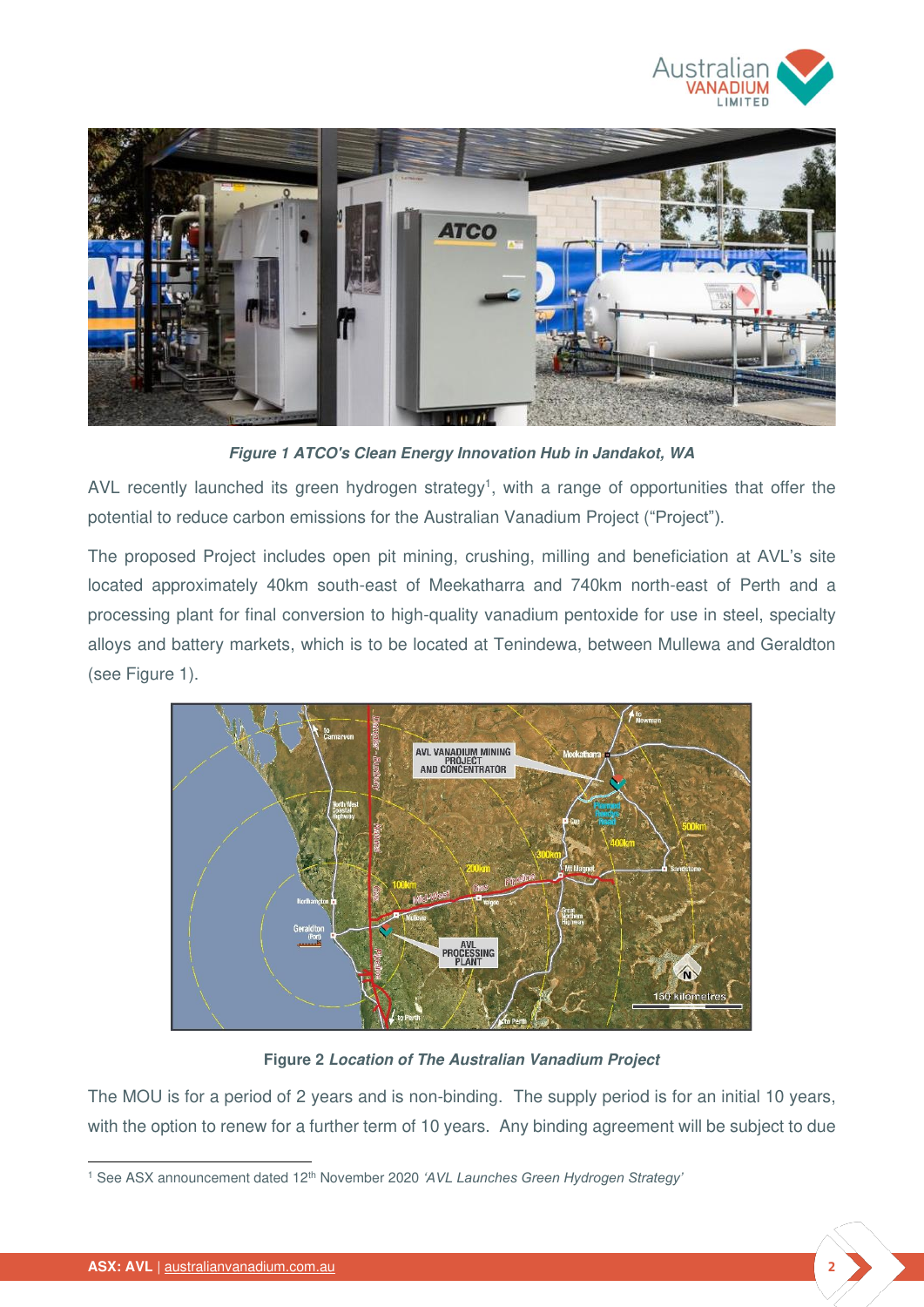

diligence and conditional upon both ATCO's development of its proposed hydrogen production facility and the Project's positive final investment decision. The minimum quantity of green hydrogen will be agreed and will be contracted on a Take-or-Pay arrangement. Pricing is to be confirmed, with pricing intended to be based on 2020 figures and with an annual escalation with reference to the consumer price index. Under the terms of the MOU, either party may terminate the agreement for any reason by giving no less than 30 days written notice.

ATCO and AVL also wish to explore other opportunities with mutual benefit within the parties' expertise.

AVL's intention is to explore the use of green hydrogen for both vanadium processing and transportation, with the economic parameters a key driver in any decision making.

For further information, please contact: **Vincent Algar, Managing Director**  +61 8 9321 5594

This announcement has been approved in accordance with the Company's published continuous disclosure policy and has been approved by the Board.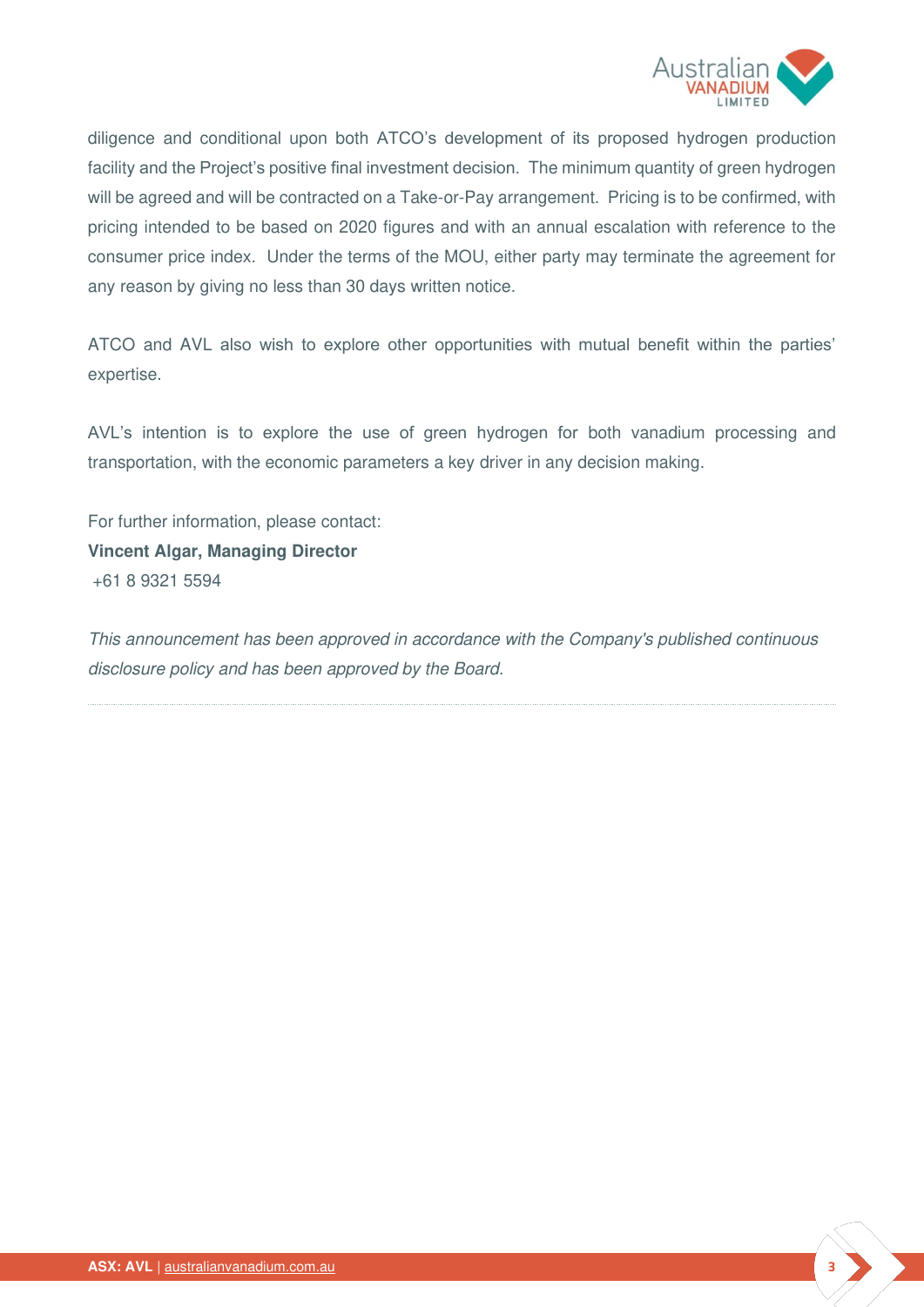

#### **ABOUT AUSTRALIAN VANADIUM LTD**

AVL is a resource company focused on vanadium, seeking to offer investors a unique exposure to all aspects of the vanadium value chain – from resource through to steel and energy storage opportunities. AVL is advancing the development of its world-class Australian Vanadium Project at Gabanintha. The Australian Vanadium Project is currently one of the highest-grade vanadium projects being advanced globally with 208.2Mt at 0.74% vanadium pentoxide  $(V_2O_5)$ , containing a high-grade zone of 87.9Mt at 1.06%  $V_2O_5$  reported in compliance with the JORC Code 2012 (see ASX announcement dated 19 December 2018 'Gabanintha Pre-Feasibility Study and Maiden Ore *Reserve'* and ASX announcement dated 4 March 2020 *'*Total Vanadium Resource at the Australian Vanadium Project Rises to 208 M*illion Tonnes'.*).

AVL has a 100% owned subsidiary called VSUN Energy which is focused on developing the market for vanadium redox flow batteries for energy storage.

The company confirms that it is not aware of any new information or data that materially affects the information included in the original market announcement and, in the case of estimates of Mineral Resources or Ore Reserves, that all material assumptions and technical parameters underpinning the estimates in the relevant market announcement continue to apply and have not materially changed. The company confirms that the form and context in which the Competent Person's findings are presented have not been materially modified from the original market announcement.

### **ABOUT ATCO**

ATCO provides integrated energy, housing, transportation and infrastructure solutions.

The company offers comprehensive solutions and service excellence in:

- Structures & Logistics workforce housing, innovative modular facilities, construction, site support services, and logistics and operations management
- Energy Infrastructure electricity generation, transmission, and distribution; natural gas transmission, distribution and infrastructure development; energy storage and industrial water solutions; and electricity and natural gas retail sales
- Transportation ports and transportation logistics
- Commercial Real Estate